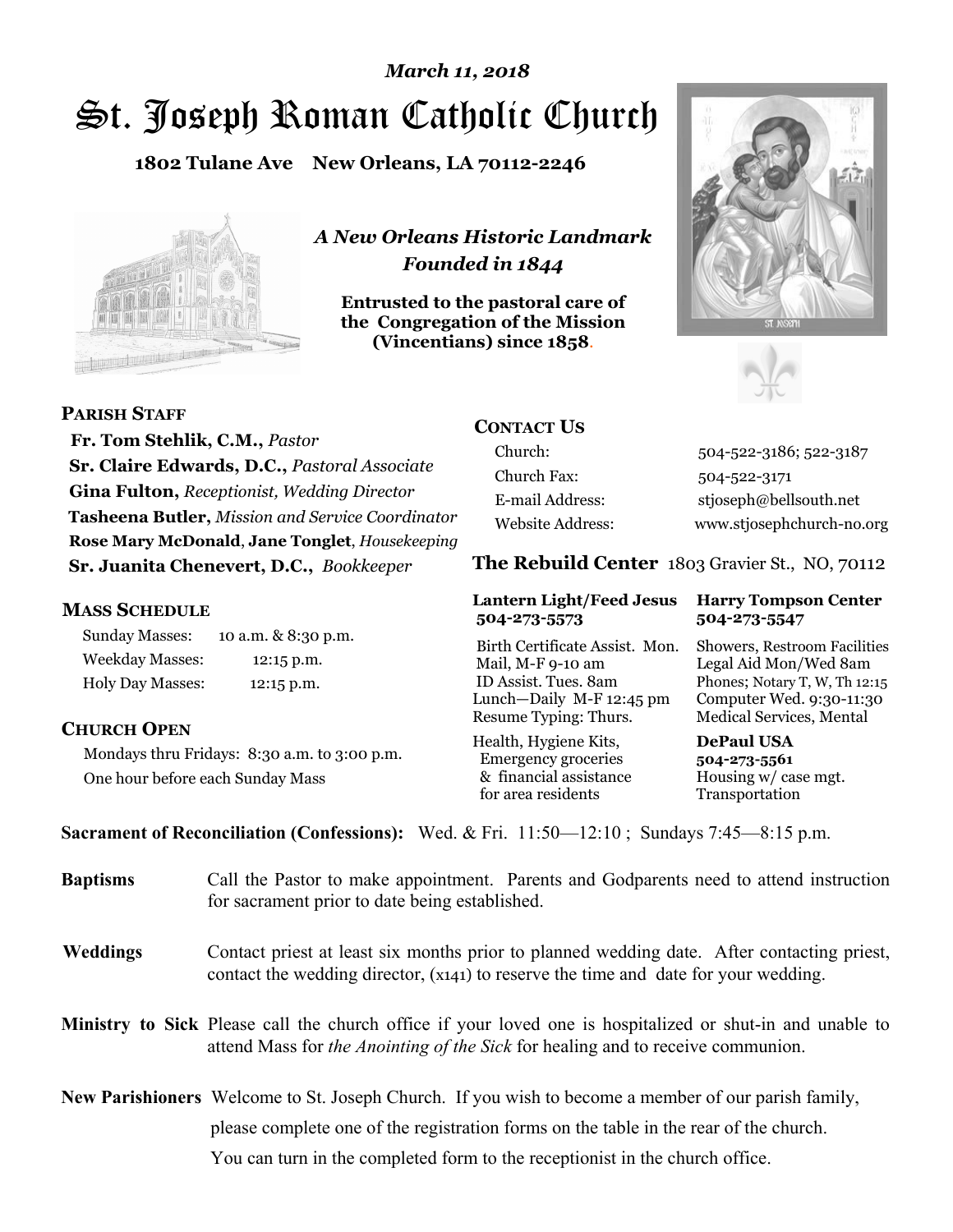## **Fourth Sunday of Lent** March 11, 2018

٦



 **10:00 am** *St. Joseph Parishioners and Benefactors*

 **8:30 pm Mildred Brusti (+); David Cochiara (+); Eddie Hurley (+); Pirjo Bragge (+)**

|                                                          | <b>READINGS FOR THE WEEK</b>                                      |  |
|----------------------------------------------------------|-------------------------------------------------------------------|--|
| Monday, March 12, 2017-<br>10:00 a.m. Gasper Schiro, Jr. | <b>Sunday, March 11</b> One in Faith #989                         |  |
| Tuesday, March 13, 2017-                                 | Monday: Is 65:17-21; Ps 30:2-13; Jn 4:43-54                       |  |
| $12:15$ p.m. Anita Garcia $(+)$                          | Tuesday: Ez 47:1-9, 12; Ps 46:2-9; Jn 5:1-16                      |  |
| Wednesday, March 14, 2017-                               | Wed.: Is 49:8-15; Ps 145:8-18; Jn 5:17-30                         |  |
| 12:15 p.m. Bennet Joseph, Jr.                            | Thurs: Ex 32:7-14; Ps 106:19-23; Jn 5:31-47                       |  |
| Thursday, March 15, 2017-                                | Fri.: Wis 2:12-22; Ps 34:17-23; Jn 7:1-30                         |  |
| 12:15 pm Ernestine V. Reed $(+)$                         | Sat.: Jer 11:18-20; Ps 7:2-3, 9bc-12; Jn 7:40-53                  |  |
| Friday, March 16, 2017-                                  | Sunday: Jer 31:31-34; Ps 51:3-4, 12-15;<br>Heb 5:7-9; Jn 12:20-33 |  |
| 12:15 pm The Elect & Our Godchildren                     |                                                                   |  |

#### **YOUR PRAYERS ARE ASKED FOR THE FOLLOWING PARISHIONERS , WHO ARE IN NEED OF HEALING:**

Willie Arnaudville, Anthony Blaise, Clarke Bordelon, Lawrence & Mamie Brown, Cheryl Butler, John Caron, John Gebbia, Sylvia Daily-Powell, Joseph Delay, Bernardine Dupre, Ben Eble III, Terry Eggleston, Linda Elwood, Heather Faircloth, Winston Falgout, Frances Fiegler, LaDonna Finch, Darrell & Ramona Ford, Fr. Lou Franz, CM, Mark Eiserloh, Warren Frught, Roselyn Hansen, Madonna Hayden, Sarah Hollier-Watkins, Shelia Jones, Louise Sonnier, Bette & Ken Kussman, Landy Lanza, Jannie Ledet, James Leung, Sara Marino, Priscilla Martin, Karen McCoy, Hazel McMiller, Donna Moore, Regina Pichoff, Tina Roderfeld, Pippy Sanders, Anita Schexnayder; Malcolm Taylor, Mel & Gaspar Schiro; Charlie & Joanne Slocum, Fritz Tripkovich, George Tripkovich, Georgiana Prevost, Marion Vaughn, Juanita Ware, Darrell Walker, Warren Webster, Helen Wilson, Mary Willis, Lynn Williams, Monica Whitherspoon.

### **SANCTUARY CANDLE AND MASS INTENTIONS**

The Sanctuary Candle is burning this week to pray for **Bennet Joseph, Jr.** To reserve a date to burn the Candle in memory of someone or for a special intention, please call the church office (522-3186). The Sanctuary Candle offering is \$15 for two weeks. The offering for Mass intentions is \$5.00 per Mass.

## **Breaking the Commandments or Living Them?**

When asked about the state of his spiritual life, a man responds to his spiritual director: "I haven't broken any of the 10 Commandments. The director responds, while the 10 "words" of God can help us to avoid evil, they are intended to free us to live as our best self and to grow as disciples to a fuller, more abundant life. And so we might ask ourselves as we near the middle of our 40 day journey: Do I strive each day to honor the name of God by my thoughts, words and actions? Am I prayerful, reflective, grateful and do I celebrate the Day of the Lord each week? Do I fully participate and contribute to the life of the community? How do I show my love, respect and appreciation for my parents, elders and family? Has my love for them grown each year? Do I protect, revere and defend life? Can I see the Spirit of God in the unborn, children and young people, my neighbors, the poor, the sick and suffering, and the elderly? Am I like Jesus, a good and faithful servant, who shares and shows compassion for those around me? Do I show concern for and help those in trouble and need, and ask God for the gift of mercy and forgiveness for those who have wronged me? When it comes to my faith and relationship with God, can I say that I am zealous, enthusiastic, joyful, courageous and dedicated to the will of God? Do I try each day to do something practical to further the Kingdom of God?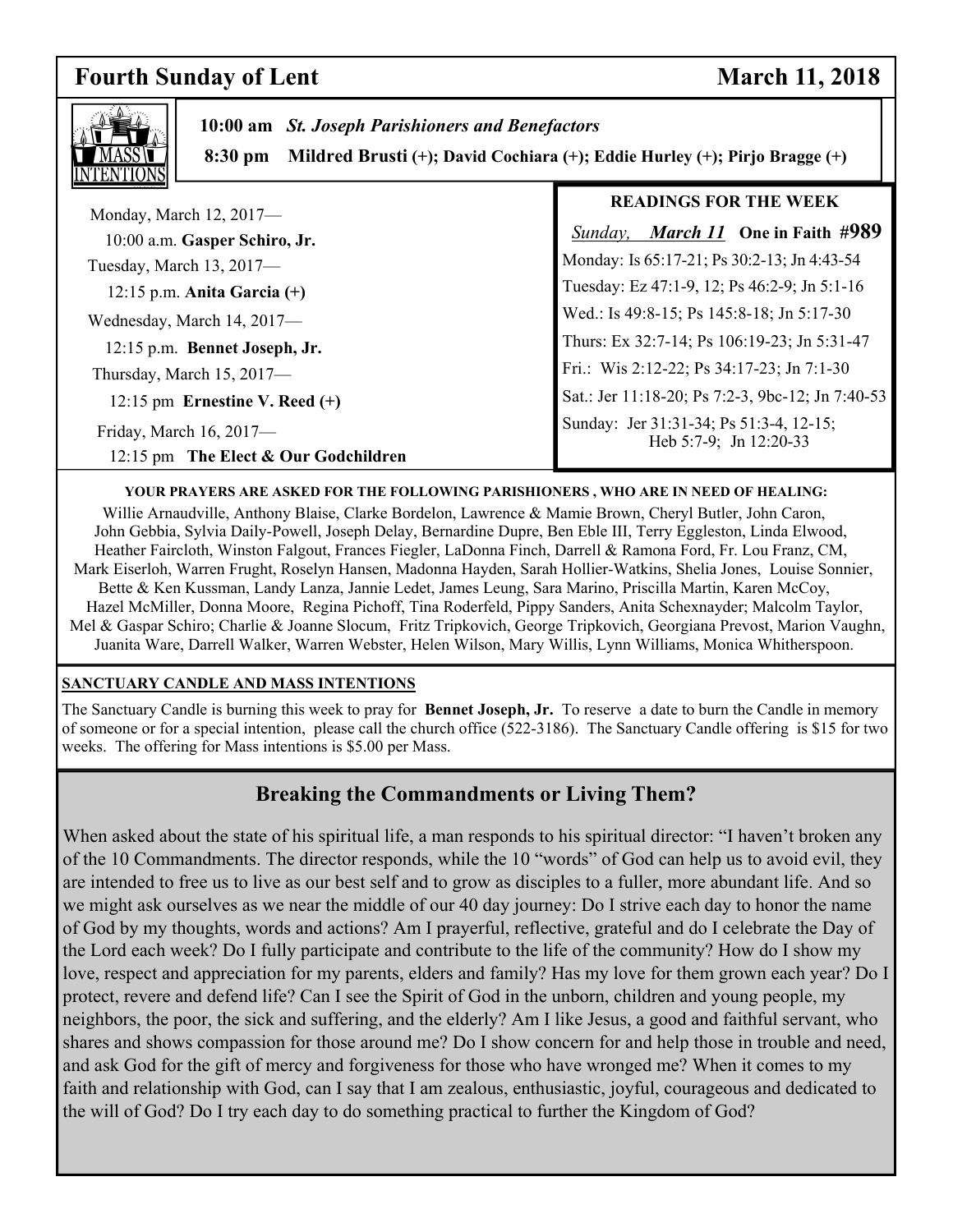God did not send his Son to condemn the world, but that the world might be saved through him. *— John 3:17*

**TREASURE & STEWARDSHIP** *PARISH CALENDAR*  Mar. 18 **Children's Sunday Liturgy** (10 am & 8:30 pm)  **Sunday, March 4…....\$ 5,524.00**  Mar. 11 **SJA Cookie Baking** 11 am; meet at *Liberty's Kitchen*   **Capital Campaign ….……..1,286.00**  Mar. 19 **St. Joseph Altar** *Monday* ( 9 am to 5 pm )  *Thank you for your generosity* Mar. 23 **Stations of Cross & Fish Fry** *Friday* ( 6:30 pm) **Prayer Wednesdays in Lent** (Schedule of Prayer & Prayer Leaders) **Format of Wed. Sessions** Feb. 21, Consciousness Examen, by Fr. Sylvester Tan, SJ. 5:00 5:15 pm Gathering Feb 28 Opening your heart and soul to the Lord, by Noel Delery 5:15.......Introduction to prayer Mar. 7 Coming before God as you are, by Sr. Dot Trosclair, OP 5:30……Prayer Experience March 14 Poetry and Prayer (Carmelite), by Sr. Beth O.Carm 6:00-6:30 Soup and Bread / Sharing March 21 *Lectio Divina*, by Alice Hughes March 28 Imaginative Prayer, by Fr. Louie Arceneaux, CM (**meets here at St. Joseph Church**) Please pray for the Elect (those chosen by God and called by name): *Bobby, Dion, Donny, Genevieve, Jafrieda, Jonathan, Lisa, and Rob***. TODAY'S READINGS First Reading** — The wrath and the mercy of the LORD are revealed in the exile and liberation of the Chosen People (2 Chronicles 36:14-16, 19-23) **Psalm** — Let my tongue be silenced, if I ever forget you! (Psalm 137) **Second Reading** — God, who is rich in mercy, brought us to life with Christ (Ephesians 2:4-10) **Gospel** — The Son of Man must be lifted up, so that everyone who believes in him may have eternal life  $(John 3:14-21)$ **COMMUNAL RESPONSIBILITY**  THE WORI The people of God forgot the covenant and flouted God's laws. They would not listen to the prophets among them, who spoke for God by warning them. Prophets remind us why we are **Pope Francis'** *March* **Intention**  here, but they are often, even in our own time, mocked, disregarded, and mistreated rather than thanked and listened to. That the Church may appreciate the ur- The book of Chronicles tells the results of these sins: the degency of formation in spiritual discernment, struction of the temple and all of Jerusalem, murder, mayhem, both on the personal and communitarian and finally exile. Why are these stories told in the Bible? Just to levels. inform us of what happened to our ancient forebears? What good **Lenten Practices:** would that be unless there were a message and a warning for us as well? Are we people who follow the teachings of God, who obey the words of Christ in the covenant in his blood? Or do we **F a s t i n g & P e n a n c e** continue to wreak works of infidelity, darkness and violence? **C h a r i t y & S e r v I c e**  We are reminded by these readings that we will be judged as a people, not just as individuals.  **P r a y e rCHARTER FOR THE PROTECTION OF CHILDREN AND YOUNG PEOPLE**

In response to the Charter for the Protection of Children and Young People from the United States Conference of Catholic Bishops, the Archdiocese of New Orleans continues to make the Hot Line available for anyone who has been hurt or sexually abused by anyone who works for the Church. The Hot Line continues to be available; the number is (504) 522-5019. In continuing our commitment to support and to heal, we invite and encourage individuals who have been hurt or sexually abused recently or in the past by clergy, religious or other employees of the Archdiocese to call our Hot Line and your message will be received confidentially by a mental health professional. Anyone can make a direct call during regular business hours to the Victims' Assistance Coordinator at (504) 861-6253.